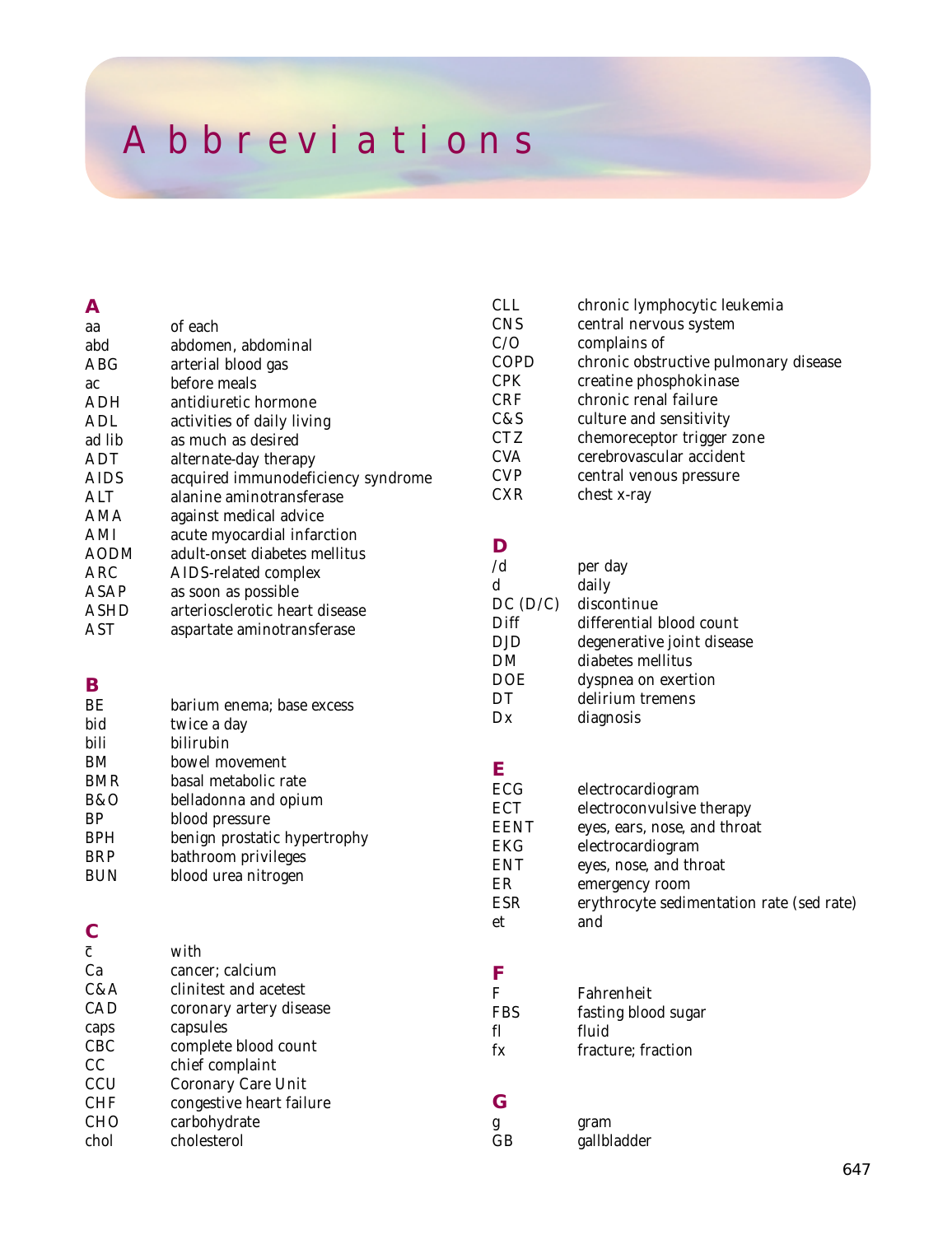| 648                                               | Abbreviations                                                                                              |                                                                               |                                                                                                                                    |
|---------------------------------------------------|------------------------------------------------------------------------------------------------------------|-------------------------------------------------------------------------------|------------------------------------------------------------------------------------------------------------------------------------|
| <b>GERD</b><br><b>GFR</b><br>GI<br>gtt<br>GU<br>н | gastroesophageal reflux disease<br>glomerular filtration rate<br>gastrointestinal<br>drop<br>genitourinary | N<br>$\mathbf N$<br>NG<br><b>NPO</b><br><b>NS</b><br><b>NGT</b><br><b>NVD</b> | normal<br>nasogastric<br>nothing by mouth<br>normal saline<br>nitroglycerin<br>nausea, vomiting, diarrhea; neck vein<br>distension |
| h                                                 | hour                                                                                                       |                                                                               |                                                                                                                                    |
| HA<br>Hct                                         | headache<br>hematocrit                                                                                     | O                                                                             |                                                                                                                                    |
| Hgb                                               | hemoglobin                                                                                                 | O <sub>2</sub>                                                                | oxygen                                                                                                                             |
| hs                                                | hour of sleep                                                                                              | <b>OD</b>                                                                     | right eye                                                                                                                          |
| <b>HNT</b>                                        | hypertension                                                                                               | <b>OOB</b>                                                                    | out of bed                                                                                                                         |
| Hx                                                | history                                                                                                    | <b>OR</b><br>OU                                                               | operating room<br>both eyes                                                                                                        |
|                                                   |                                                                                                            | <b>OTC</b>                                                                    | over the counter (nonprescription)                                                                                                 |
| I                                                 |                                                                                                            | <b>OS</b>                                                                     | left eye                                                                                                                           |
| ICU                                               | intensive care unit                                                                                        |                                                                               |                                                                                                                                    |
| IM                                                | imtramuscular                                                                                              |                                                                               |                                                                                                                                    |
| I&O                                               | intake and output                                                                                          | P<br>PAT                                                                      |                                                                                                                                    |
| IOP<br><b>IPPB</b>                                | intraocular pressure                                                                                       | PBI                                                                           | paroxysmal atrial tachycardia<br>protein-bound iodine                                                                              |
| IU                                                | intermittent positive pressure breathing<br>international units                                            | PC                                                                            | after meals                                                                                                                        |
| IV                                                | intravenous                                                                                                | PERRLA                                                                        | pupils equal, round, react to light and                                                                                            |
| <b>IVP</b>                                        | intravenous pyelogram                                                                                      |                                                                               | accommodation                                                                                                                      |
| <b>IVPB</b>                                       | intravenous piggyback                                                                                      | PERL<br>PID<br><b>PKU</b>                                                     | pupils equal and react to light<br>pelvic inflammatory disease<br>phenylketonuria                                                  |
| J                                                 |                                                                                                            | <b>PND</b>                                                                    | paroxymal noctural dyspnea                                                                                                         |
| <b>JRA</b>                                        | juvenile rheumatoid arthritis                                                                              | P <sub>O</sub>                                                                | by mouth                                                                                                                           |
|                                                   |                                                                                                            | postop                                                                        | after surgery<br>before surgery                                                                                                    |
|                                                   |                                                                                                            | preop<br>prn                                                                  | as needed                                                                                                                          |
| K                                                 |                                                                                                            | PT                                                                            | physical therapy; prothrombin time                                                                                                 |
| K<br><b>KUB</b>                                   | potassium                                                                                                  | PZI                                                                           | protamine zinc insulin                                                                                                             |
| <b>KVO</b>                                        | kidney, ureters, and bladder<br>keep vein open                                                             |                                                                               |                                                                                                                                    |
|                                                   |                                                                                                            | Q                                                                             |                                                                                                                                    |
|                                                   |                                                                                                            | qd                                                                            | every day                                                                                                                          |
| L<br>LDH                                          | lactic dehydrogenase                                                                                       | qh                                                                            | every hour (q2h, q3h, etc.—every 2 hours,<br>every 3 hours, etc.)                                                                  |
| <b>LDL</b><br><b>LOC</b>                          | low-density lipoproteins<br>level of consciousness                                                         | qid                                                                           | four times a day                                                                                                                   |
| LP                                                | lumbar puncture                                                                                            | qod                                                                           | every other day                                                                                                                    |
| lytes                                             | electrolytes                                                                                               |                                                                               |                                                                                                                                    |
|                                                   |                                                                                                            | R                                                                             |                                                                                                                                    |
| M                                                 |                                                                                                            | RA<br><b>RBC</b>                                                              | rheumatoid arthritis; right atrium<br>red blood cell                                                                               |
| mcg                                               | microgram                                                                                                  | <b>REM</b>                                                                    | rapid eye movement                                                                                                                 |
| MI                                                | myocardial infarction (heart attack)                                                                       | RF                                                                            | rheumatoid factor                                                                                                                  |
| m <sub>L</sub><br><b>MOM</b>                      | mililiter<br>milk of magnesia                                                                              | <b>RHD</b>                                                                    | rheumatic heart disease; renal<br>hypertensive disease                                                                             |
| <b>MS</b>                                         | morphine sulfate; multiple sclerosis; mitral                                                               | <b>ROM</b>                                                                    | range of motion                                                                                                                    |
|                                                   | stenosis                                                                                                   | <b>RR</b>                                                                     | recovery room                                                                                                                      |
|                                                   |                                                                                                            |                                                                               |                                                                                                                                    |